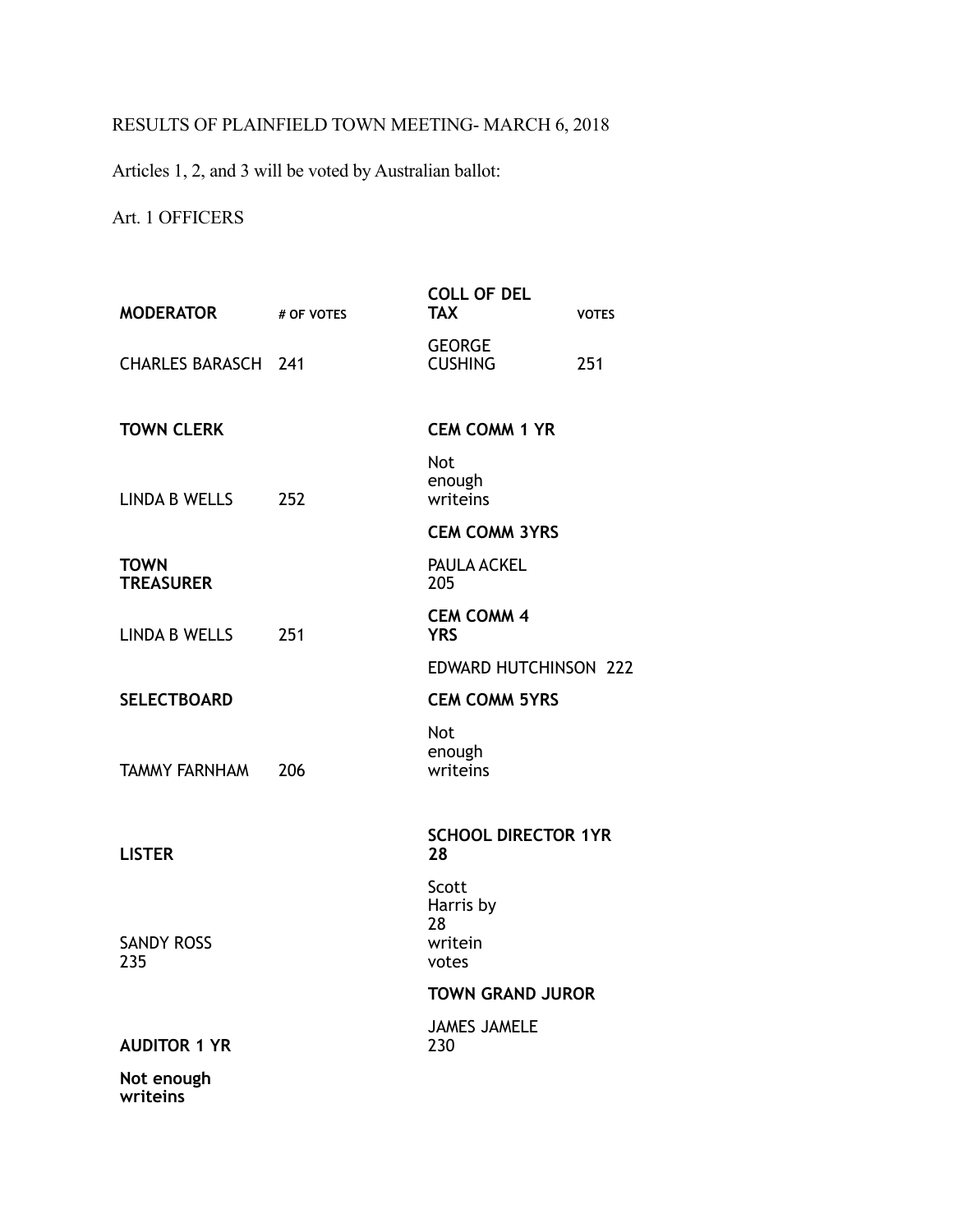**AUDITOR 2 YR**

**TOWN LAW AGENT**

**Not enough writeins**

JAMES JAMELE 232

**AUDITOR 3 YRS**

LORRAINE CAPPETTA 198

- Art. 2 Shall the voters authorize the Selectboard to purchase the Gallison House property at 25 High Street for the purpose of providing parking for the Town Hall Opera House, and to finance this purchase for a sum not to exceed \$70,000 payable over a term not to exceed ten years? Voters approved 138 to 120
- Art. 3 Shall the action taken at the 2017 annual Town meeting authorizing \$200,000 of bonded indebtedness to purchase a new fire truck be validated and confirmed? Voters approved 225 to 33
- Art. 4 To hear reports of Town Officers and act on same. **Voters approved**
- Art. 5 Shall the Town establish a reserve fund for the Emergency Operations Center and Shelter? **Voters approved**
- Art.6 Shall the Town appropriate \$1,000 to the Emergency Operation Center and Shelter Reserve Fund? **Voters approved**
- Art.7 Shall the Town appropriate the sum of \$8,333.00 as its share of the eighth year cost of commuter bus service along Route 2 with service into Montpelier? This appropriation funds a portion of the total cost of the service, which will also be supported by appropriations from other towns, State and Federal funds, and rider fares. **Voters approved**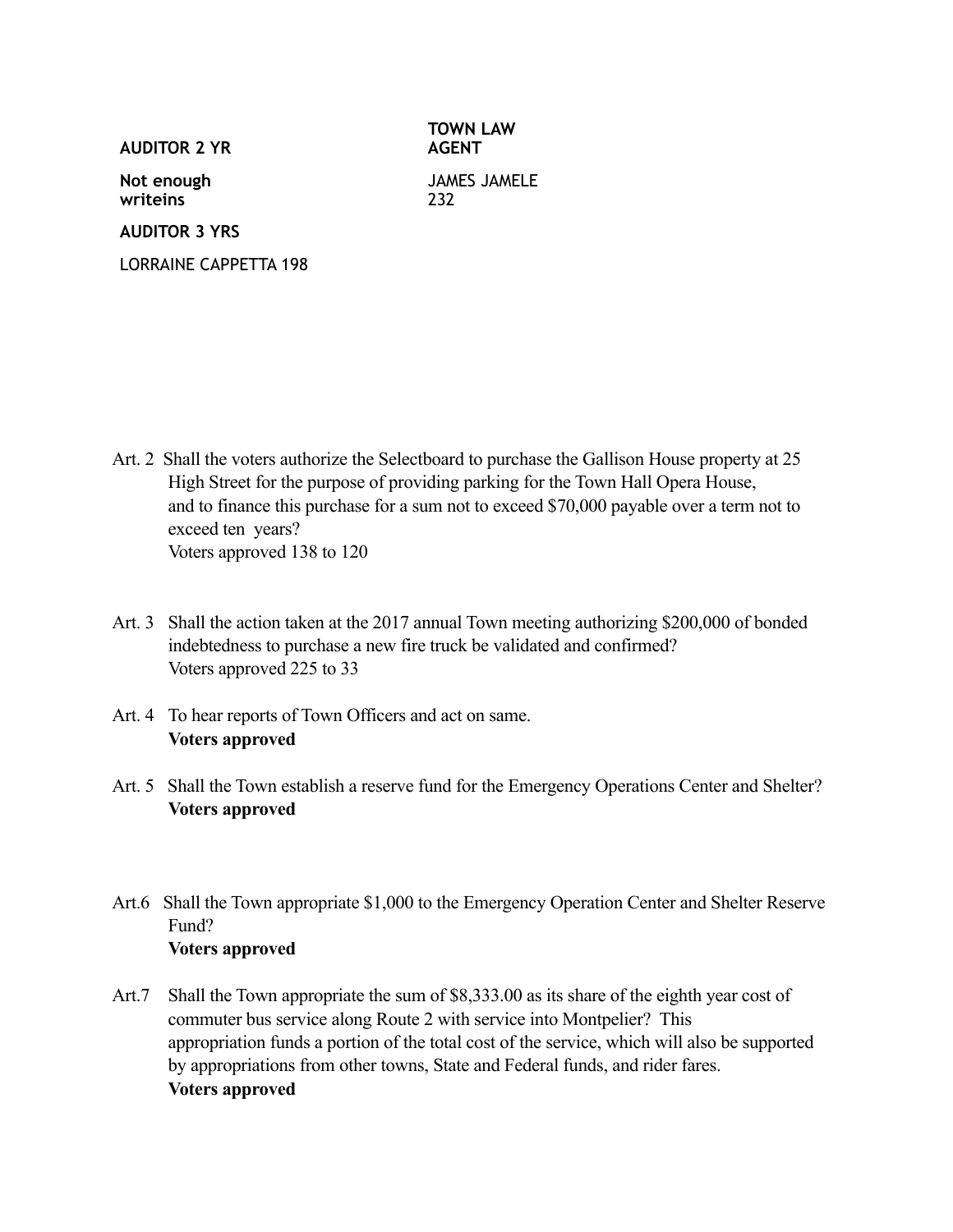Art.8 Shall the Town voters authorize the expenditures for the following not-for-profit service agencies as recommended by the appointed Social Concerns Committee?

| <b>American Red Cross</b>               | 100.00<br>\$           |
|-----------------------------------------|------------------------|
| <b>Central VT Adult Basic Education</b> | 400.00<br>\$           |
| Capstone (Central VT) Comm. Action \$   | 500.00                 |
| Central VT Council on Aging             | \$1,350.00             |
| Central VT Home Health Hospice          | \$2,500.00             |
| <b>CIRCLE</b>                           | \$<br>525.00           |
| Family Center of Wash County            | \$<br>500.00           |
| Friends of the Winooski River           | \$<br>300.00           |
| Good Beginnings of Central VT           | \$<br>300.00           |
| <b>Green Mountain Transit Agency</b>    | \$786.00               |
| Home Share Now                          | \$<br>325.00           |
| <b>Onion River Foodshelf</b>            | \$1,000.00             |
| <b>OUR House</b>                        | 100.00<br>\$           |
| People's Health and Wellness            | \$<br>700.00           |
| Sexual Assault Crisis Team              | 50.00<br>\$            |
| <b>Twinfield Learning Center</b>        | \$<br>400.00           |
| <b>Twinfield Together Mentoring</b>     | \$<br>250.00           |
| <b>Twin Valley Senior Center</b>        | \$2,800.00             |
| VT Center for Independent Living        | \$<br>200.00           |
| <b>Washington CTY Court Diversion</b>   | \$<br>250.00           |
| Washington CTY Mental Health            | $\mathbb{S}$<br>500.00 |
| Washington CTY Youth Service Bureau     | \$<br>325.00           |
| Total                                   | \$14,161.00            |
| $\mathbf{V}$ .                          |                        |

**Voters approved** 

Art. 9 Shall the Town voters authorize an appropriation of \$37,500 to the Cutler Memorial Library to pay for the librarian and the purchase of materials and services that the library acquires to make accessible to the community? **Voters approved** 

Art.10 To see what amount of money the Town will vote to pay for Water and Wastewater departments for the period of July 1, 2018 to June 30, 2019. **Voters approved budgets Water \$193,539 Wastewater \$264,565**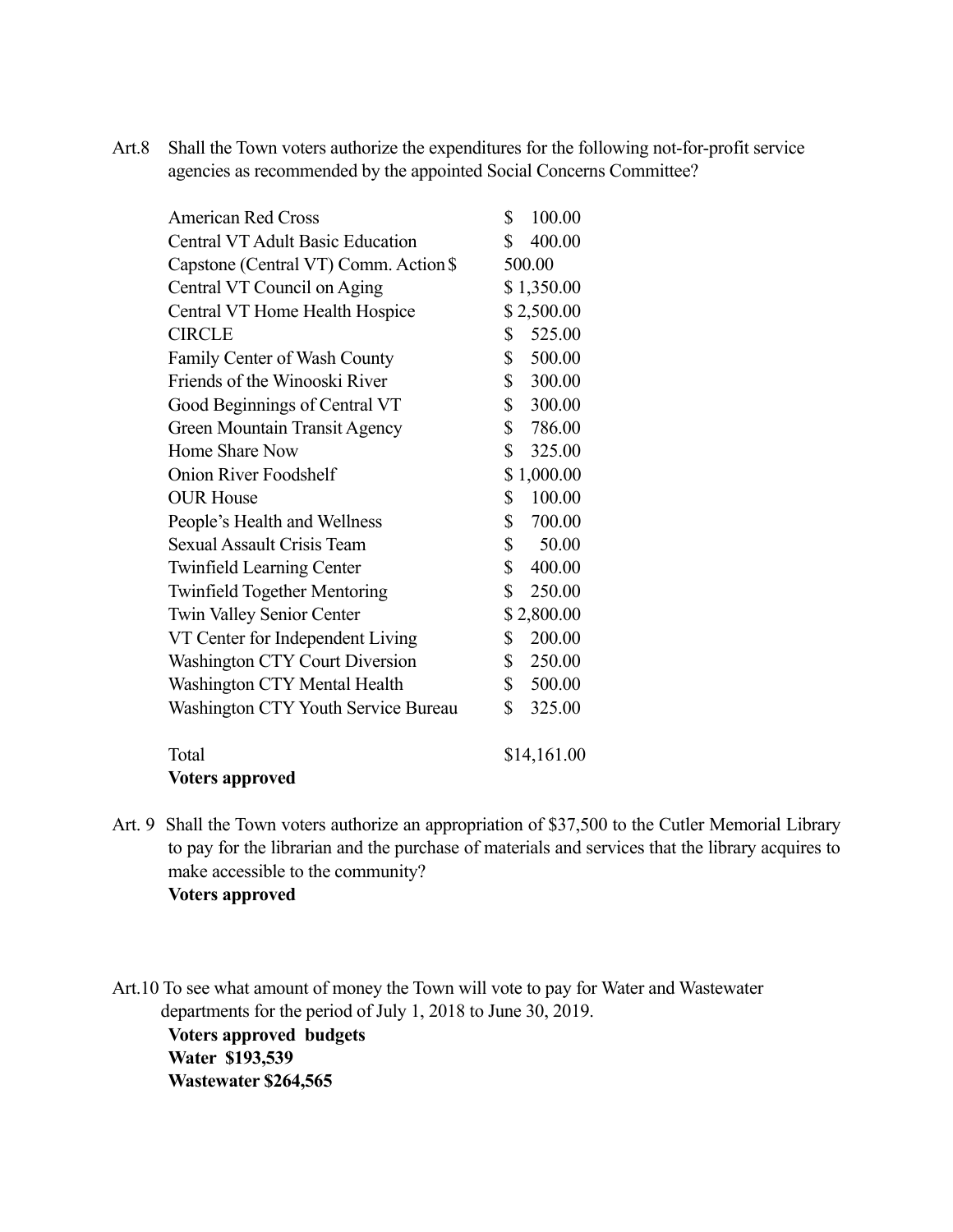Art.11 To see what amount of money the Town will vote to pay for highways, bridges, fire department, and administrative operations of the Town of Plainfield for the period of July 1, 2018 to June 30, 2019.

**Voters approved to add \$1,000 to the Emergency Mgmt Line of the Budget for an approved total budget of \$967,706.05** 

- Art.12 Shall the Town of Plainfield authorize the Selectboard to apply any surplus from the current fiscal year to reduce taxes in the next fiscal year? **Voters Approved**
- Art.13 Shall the Town vote to accept the provisions of public statutes relating to the collection of taxes by the Town Treasurer, (VSA 32 Section 4791) and vote to collect municipal taxes thirty days from mailing and not prior to August 15, 2018 and collect school taxes on November 14, 2018 and February 13, 2019, collecting half of the total school taxes on each of those dates?

## **Voters approved**

Art.14 Shall the Town of Plainfield enter into a communications union district to be known as Central Vermont Internet, under the provisions of 30 VSA Ch82? **Voters approved** 

Art.15 To transact any other non-binding business that may properly come before the meeting.

## **WE, the undersigned voters of the Town of Plainfield, request that the Selectboard warn the following resolution for the 2018 Plainfield Town Meeting:**

WHEREAS extreme and erratic temperatures, increasingly severe storms, a rise in tick-borne diseases, and threats to farmers and maple sugar makers clearly demonstrate that climate change is one of the most urgent problems facing Plainfield, our state, our nation, and the world;

WHEREAS the State of Vermont has stated a goal in the Comprehensive Energy Plan to obtain 90% of its energy from renewable sources by 2050, yet is making insufficient progress towards achieving that goal;

Now, therefore, be it resolved:

- 1. That the Town of Plainfield urges the State of Vermont to:
	- a. Halt any new or expanded fossil fuel infrastructure, including but not limited to pipelines; and,
	- b. Firmly commit to, at least, 90% renewable energy by 2050 for all people in Vermont, with firm interim deadlines; and,
	- c. Ensure that the transition to renewable energy is fair and equitable for all residents, with no harm to marginalized, or rural communities.
- 2. That the residents and the government of the Town of Plainfield will do our parts to meet or exceed these goals and achieve **95%** renewable energy by **2040** by committing to efforts such as:
	- a. Protecting town lands from fossil fuel infrastructure, such as denying easements or agreements for any pipelines transporting fossil fuel products across town lands;
	- b. Address transportation issues in the Town and School District by embracing the use of alternatively-fueled vehicles, such as biodiesel or electric-powered units, and supporting public transportation;
	- c. Working together to weatherize all town buildings and schools in the town and school district, 80% of residences, and ensuring that all new construction and renovation comply with the current state energy codes, and renewables with Act 174 planning standards;
	- d. Enlisting state or independent support to install photovoltaic solar on suitable town and school property, and continuing the discussion to install low-head hydroelectric generation at the Plainfield Mill St. dam site;
	- e. Embracing other initiatives to improve residents' quality of life, while helping to reduce overall energy use in **Plainfield**
- 3. That the Plainfield Energy Team will report at town meeting annually on the town's progress on these efforts.